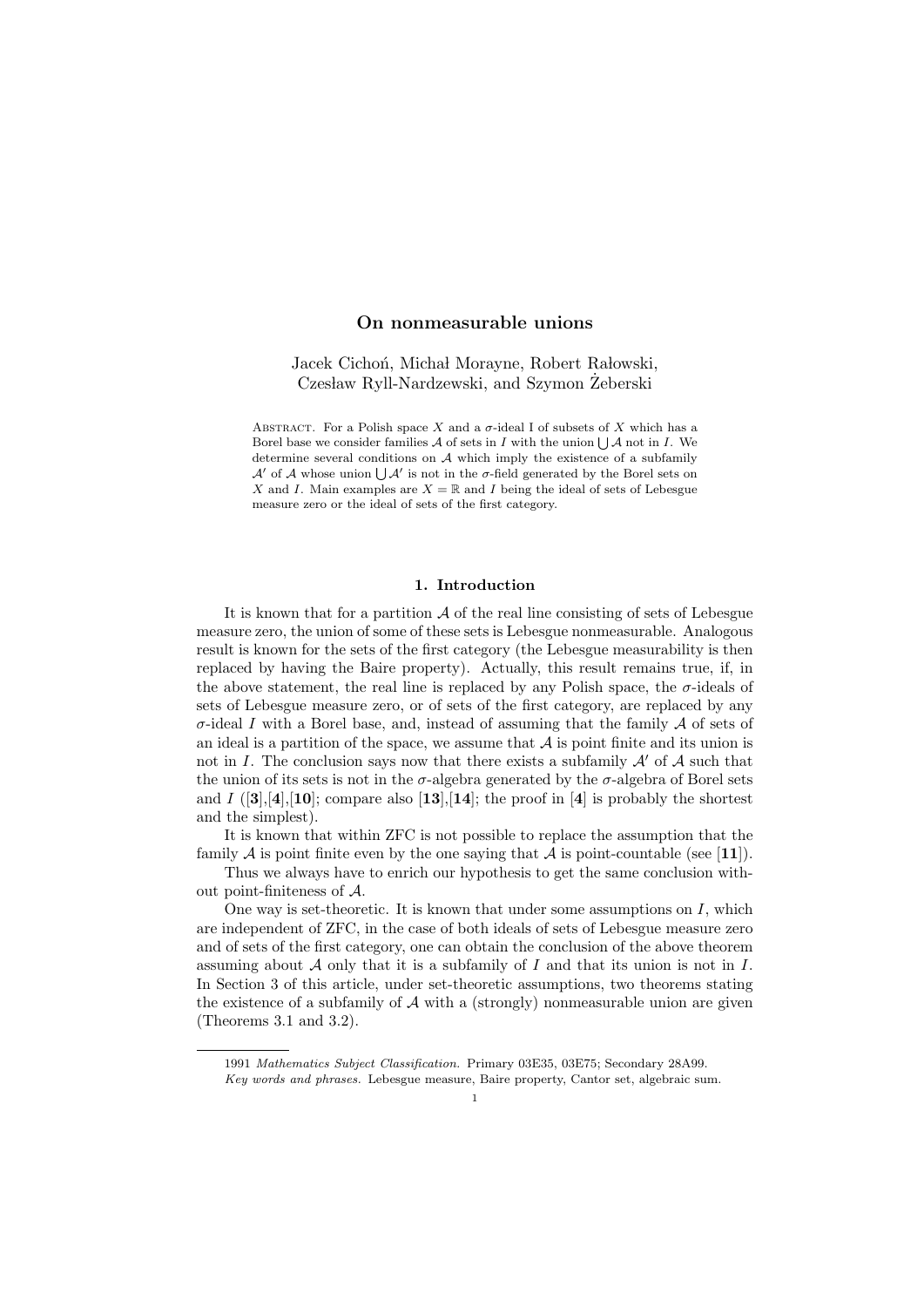#### J. CICHOŃ, M. MORAYNE, R. RAŁOWSKI, C. RYLL-NARDZEWSKI, AND S. ŻEBERSKI

If we want to stay within ZFC to get the same conclusion about the existence of a subfamily of A having the union that is not in the  $\sigma$ -algebra generated by the  $\sigma$ -algebra of Borel sets and I we must assume some regularity of  $A$  (of course, point-finiteness is one example of such an assumption) or/and some regularity of the sets in  $\mathcal A$ . In Section 4 we consider the case where  $\mathcal A$  is point countable and the sets which are elements of  $A$  are countable. We prove in this case the existence of a subfamily of  $A$  having a non-measurable union (Theorem 4.1). We also consider the case where the elements of  $A$  are countable closed sets of uniformly bounded Cantor-Bendixson rank (thus, in particular, the case where all sets in  $A$  are finite is covered). Then, with no additional assumption about  $A$ , the conclusion regarding the existence of a subfamily of  $A$  with nonmeasurable union also holds.

Another special family of sets of both Lebesgue measure zero and of the first category on the real line is considered in Section 5. Namely, we consider translates of the elements of the standard ternary Cantor set C. It is a well known (and easy to prove) fact that the algebraic sum  $C+C$  is equal to [0, 2]. One can view  $C+C$  as a union of some translates of C, actually those determined by C itself. It turns out that in this case we are able to derive again the conclusion on the existence of  $A \subseteq \mathbf{C}$ such that  $A + C$  is nonmeasurable (Theorem 5.9, Corollary 5.10, Remark 5.11). It seems very interesting how far this theorem can be generalized, as the methods we use seem not to allow for any substantial generalization and very general conjectures can be made here.

Some of the results of this paper state, actually, more than nonmeasurability of the union of a subfamily of  $A$ . They say that the intersection of this union with any measurable set that is not in  $I$  is nonmeasurable (recall, the measurability is understood here in the sense of belonging to the  $\sigma$ -algebra generated by the family of Borel sets and  $I$ ). It turns out that the same strong conclusion can be obtained for the ideal of the first Baire category sets under the assumption that  $A$  is a partition, but without assuming anything about the regularity of the elements of A. This is the result of Section 6. We do not know if the point-finiteness is also sufficient to get this conclusion in the case of the ideal of sets of the first Baire category. We also do not know if the analogous theorem holds for the ideal of the Lebesgue measure zero sets on the real line.

## 2. Definitions and notations

The cardinality of a set A is denoted by  $|A|$ . Cardinal numbers will usually be denoted by  $\kappa$  and  $\lambda$ .

The symbols  $[A]^{\leq \kappa}$  and  $[A]^{\leq \kappa}$  denote the families of all subsets of A of cardinality not bigger than  $\kappa$  and smaller than  $\kappa$ , respectively. The sets of positive integers, rational numbers and the set of real numbers are denoted by N,  $\mathbb Q$  and  $\mathbb R$ , respectively. If R is a binary relation then  $R[X]$  denotes then set  $\{y : (\exists x \in X)((x, y) \in R)\}\$ . An ideal of subsets of a set X is a family of subsets of X which is closed under finite unions and taking subsets and such that  $[X]^{<\omega} \subseteq I$ . A family of sets is a  $\sigma$ -ideal if it is an ideal and is closed under countable unions.

For a topological space  $T$ , by  $B_T$  we denote the family of Borel subsets of  $T$ . If I is an ideal of subsets of a set X and S is a field of subsets of X, then by  $S(I)$  we denote the field generated by  $S \cup I$ . If I is a  $\sigma$ -ideal and S is a  $\sigma$ -field then  $S(I)$  is a  $\sigma$ -field, too. The  $\sigma$ -ideal of Lebesgue measure zero subsets of R will be denoted by L and the  $\sigma$ -ideal of sets of the first Baire category in R will be denoted by K.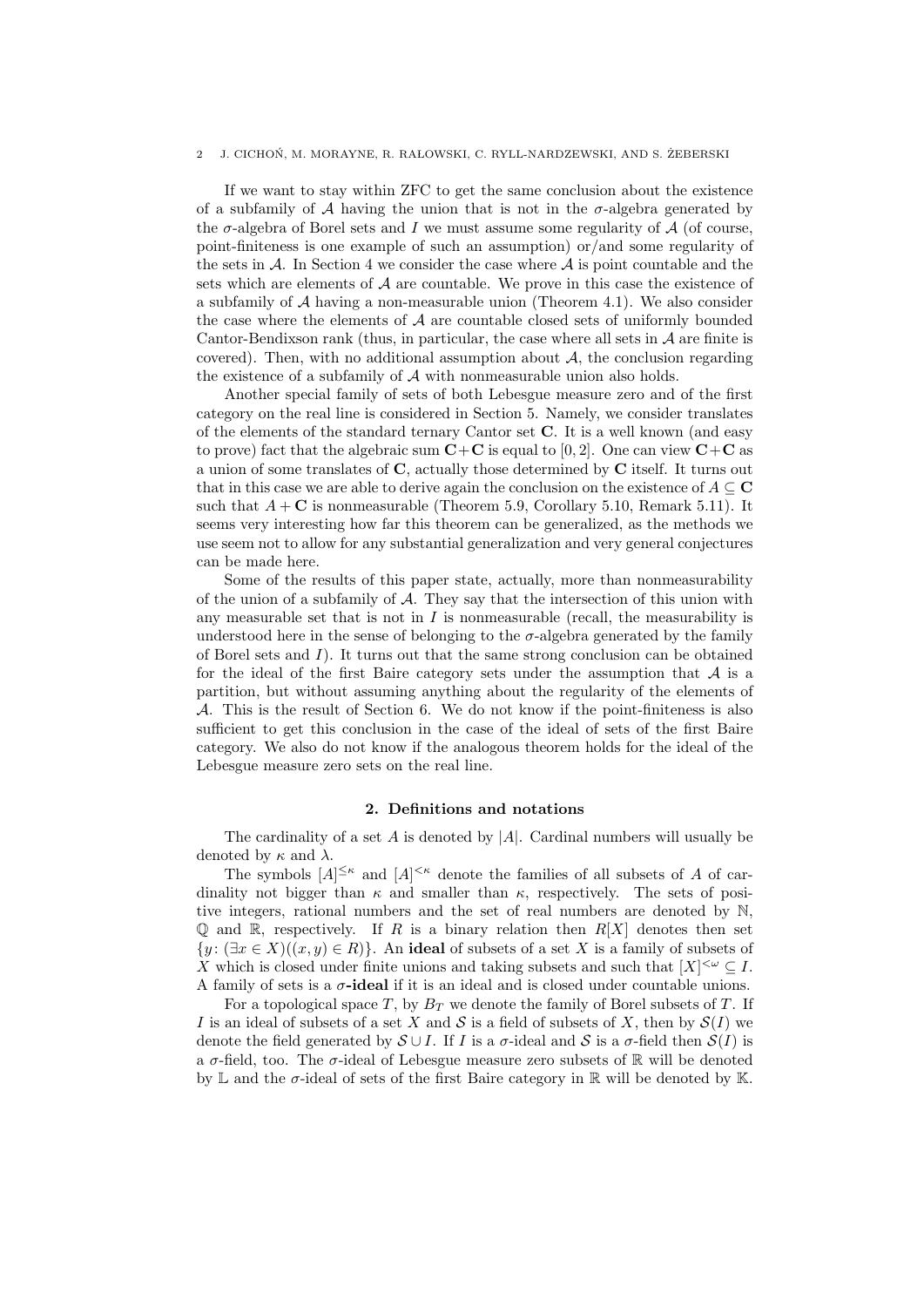Then  $B_{\mathbb{R}}(\mathbb{L})$  is the  $\sigma$ -field of Lebesgue measurable subsets of  $\mathbb{R}$  and  $B_{\mathbb{R}}(\mathbb{K})$  is the  $\sigma$ -field of subsets of  $\mathbb R$  with the Baire property.

DEFINITION 2.1. Suppose that  $I$  is an ideal of sets. Then

- (1)  $add(I) = min\{|\mathcal{A}|: \mathcal{A} \subseteq I \wedge \bigcup \mathcal{A} \notin I\},\$
- (2)  $cov(I) = min\{|\mathcal{A}|: \mathcal{A} \subseteq I \wedge \bigcup \mathcal{A} = \bigcup I\},\$
- (3)  $non(I) = min\{|X|: X \subseteq \bigcup I \wedge X \notin I\}.$
- (4)  $cof(I) = min\{|\mathcal{X}|: \mathcal{X} \subseteq I \wedge (\forall X \in I)(\exists Y \in \mathcal{X})(X \subseteq Y)\}.$

The following inequalities hold for every ideal:  $add(I) \leq non(I) \leq cof(I)$  and  $add(I) \leq cov(I) \leq cof(I)$ . If the Continuum Hypothesis or Martin's Axiom holds, then  $add(\mathbb{L}) = add(\mathbb{K}) = 2^{\aleph_0}$  (see [15]). The theory  $\mathbf{ZFC} \cup {\aleph_1} = non(\mathbb{L}), cov(\mathbb{L})$  $\aleph_2 = 2^{\aleph_0}$  is relatively consistent, too (see [2], compare also [1]).

If  $I$  is an ideal of subsets of a topological space  $T$  then we say that the ideal I has a Borel base if for each set  $X \in I$  there exists a set  $Y \in B_T \cap I$  such that  $X \subseteq Y$ . The two classical ideals K and L have Borel bases. If an ideal I on a Polish topological space has a Borel base then  $cof(I) \leq 2^{\aleph_0}$ .

DEFINITION 2.2. A pair  $(T, I)$  is a **Polish ideal space** if P is an uncountable Polish topological space and I is a  $\sigma$ - ideal of subsets of T with a Borel base.

The pairs  $(\mathbb{R}, \mathbb{K})$ ,  $(\mathbb{R}, \mathbb{L})$  and  $(\mathbb{R}, [\mathbb{R}]^{\leq \omega})$  are examples of Polish ideal spaces. If S is a field of subsets of a set X, then by  $S^-$  we denote the family  $\{A \in P(X) : P(A) \subseteq$ S} and by  $S^+$  we denote the family  $S \setminus S^-$ . The family  $S^-$  is an ideal. If S is a σ-field then  $S^-$  is a σ-ideal. If a σ-ideal I of subsets of a Polish space has a Borel base then  $(B_T(I))^- = I$  (see [6]). In particular, the equality  $(B_T)^- = [T]^{<\omega}$  holds for any Polish space T.

DEFINITION 2.3. Let  $(T, I)$  be a Polish ideal space. Then we put

$$
cov_H(I) = \min\{|\mathcal{A}| \colon \mathcal{A} \subseteq I \land \bigcup \mathcal{A} \in (\mathcal{B}_T(I))^+\}
$$

 $\mathbb{Z}^{\mathbb{Z}}$ 

and

$$
cof(T,I) = \min\{|\mathcal{A}| \colon \mathcal{A} \subseteq (B_T(I))^+ \land (\forall X \in (B_T(I))^+)(\exists Y \in \mathcal{A})(Y \subseteq X)\}.
$$

It is worth to remark that the following equalities hold:  $cov(\mathbb{L}) = cov_H(\mathbb{L}),$  $cov(\mathbb{K}) = cov_H(\mathbb{K})$ . It is proved in [7] that if the quotient boolean algebra  $B_T(I)/I$ satisfies c.c.c. then  $cof(I) = cof(T, I)$ . Therefore we have  $cof(\mathbb{R}, \mathbb{L}) = cof(\mathbb{L})$  and  $cof(\mathbb{R}, \mathbb{K}) = cof(\mathbb{K}).$ 

DEFINITION 2.4. Let S be a field of subsets of a set X. A subset B of X is an S-Bernstein set if for all  $A \in S^+$  both sets  $A \cap B$  and  $A \setminus B$  are nonempty.

If T is a Polish space then the notion of  $B_T$ -Bernstein set coincides with the classical notion of Bernstein set. If B is an S-Bernstein set,  $A \in \mathcal{S}$  and  $A \subseteq B$ or  $A \cap B = \emptyset$  then  $A \in S^-$ . Thus, in the case when  $S = B_{\mathbb{R}}(\mathbb{L})$ , the notion of S-Bernstein set coincides with the notion of "saturated nonmeasurable set". The following property of the notion of " $S$ -Bernstein" follows immediately from the definition.

LEMMA 2.5. Suppose that S is a field of subsets of a set X and that  $A \subseteq B \subseteq X$ are two S-Bernstein sets. If  $A \subseteq C \subseteq B$  then C is an S-Bernstein set, too.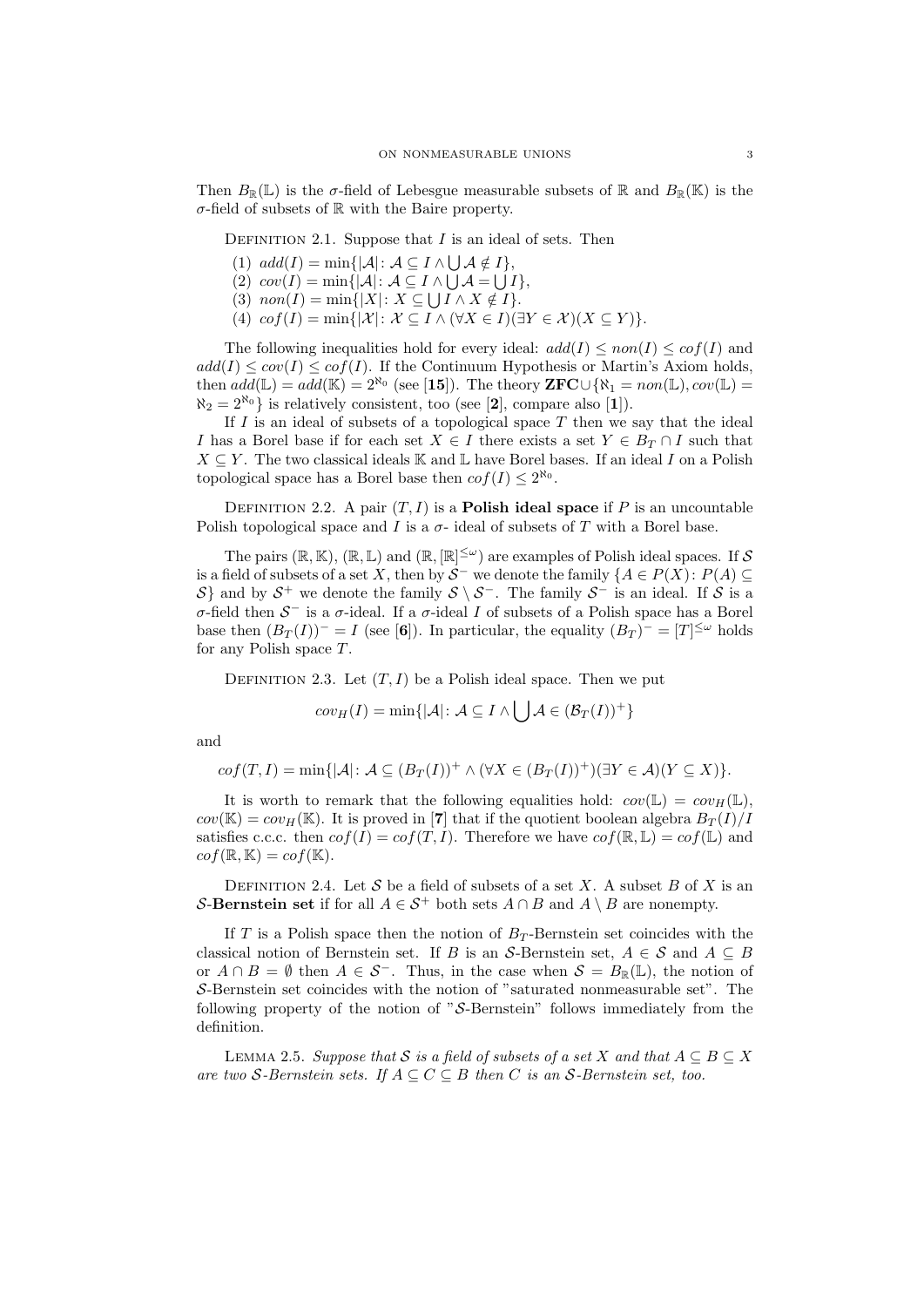#### J. CICHOŃ, M. MORAYNE, R. RAŁOWSKI, C. RYLL-NARDZEWSKI, AND S. ŻEBERSKI

LEMMA 2.6. Suppose that S is a  $\sigma$ -algebra of subsets of a set T and  $R \subseteq T \times T$ is a reflexive and symmetric relation such that

$$
(2.1) \qquad (\forall A \in \mathcal{S}^+) (\forall X \subseteq T) (|X| < cof(\mathcal{S}^+, \mathcal{S}^-) \to A \setminus R[X] \neq \emptyset).
$$

Then there exists a set  $P \subseteq T$  such that both sets P and R[P] are S-Bernstein.

PROOF. Let  $\kappa = cof(\mathcal{S}^+,\mathcal{S}^-)$  and let  $(L_{\alpha})_{\alpha<\kappa} \subseteq \mathcal{S}^+$  be a family of sets such that for each  $A \in \mathcal{S}^+$  there exists an  $\alpha < \kappa$  such that  $L_\alpha \subseteq A$ . Using a transfinite recursion of length  $\kappa$  we build two sequences  $\{p_\alpha : \alpha < \kappa\}$  and  $\{q_\alpha : \alpha < \kappa\}$  such that

(1)  $p_{\alpha} \in L_{\alpha} \setminus R[\{p_{\beta} : \beta < \alpha\} \cup \{q_{\beta} : \beta < \alpha\}],$ 

(2)  $q_{\alpha} \in L_{\alpha} \setminus R[\{p_{\beta} : \beta \leq \alpha\} \cup \{q_{\beta} : \beta < \alpha\}].$ 

Let  $P = \{p_{\alpha} : \alpha < \kappa\}$  and  $Q = \{q_{\alpha} : \alpha < \kappa\}$ . Then  $P \cap Q = \emptyset$  and for each  $A \in S^+$ the sets  $P \cap A$  and  $Q \cap A$  are nonempty. This implies that P is an S-Bernstein set.

We claim that  $R[P] \cap Q = \emptyset$ . Suppose this is not the case. Let  $\alpha, \beta < \kappa$  be ordinals such that  $q_{\alpha} \in R[\{p_{\beta}\}]$ . From condition (2) we deduce that  $\alpha < \beta$ . By symmetry of the relation R we get  $p_\beta \in R[\lbrace q_\alpha \rbrace]$ , and this contradicts condition (1).

# 3. Summable families of sets

Suppose that  $N$  is a Lebesgue nonmeasurable subset of the real line. Then there exists a  $B_{\mathbb{R}}(\mathbb{L})$ -Bernstein set of the same cardinality as the cardinality of the set N. Therefore the least cardinality of a  $B_{\mathbb{R}}(\mathbb{L})$ -Bernstein set coincides with the least cardinality of a Lebesgue nonmeasurable set. The same observation holds for the ideal  $\mathbb K$  and the  $\sigma$ -field of sets with the Baire property.

THEOREM 3.1. Suppose that  $(T, I)$  is a Polish ideal space and that there exists a  $B_T(I)$ -Bernstein set of cardinality strictly less than  $cov_H(I)$ . If  $\mathcal{A} \subseteq I$  and  $\bigcup \mathcal{A} = T$ then there exists a subfamily  $\mathcal{B} \subseteq \mathcal{A}$  such that  $\bigcup \mathcal{B}$  is a  $B_T(I)$ -Bernstein set.

PROOF. Let B be a  $B_T(I)$ -Bernstein set of cardinality strictly less than the number  $cov_H(I)$ . For each  $b \in B$  we choose a set  $A_b \in \mathcal{A}$  such that  $b \in A_b$  and we put  $\mathcal{B} = \{A_b : b \in B\}$ . If  $S \in B_T(I)$  and  $S \cap \bigcup \mathcal{B} = \emptyset$  then  $S \cap B = \emptyset$ , so  $S \in I$ . On the other hand, if  $S \in B_T(I) \setminus I$  and  $S \subseteq \bigcup \mathcal{B}$  then  $S = \bigcup \{S \cap A_b : b \in B\}$ , which is impossible, since  $|B| < cov_H(I)$ . Therefore  $\bigcup \mathcal{B}$  is a  $B_T(I)$ - Bernstein set.  $\square$ 

Suppose that A and S are two families of sets. We say (see [6]) that the family A is S-summable if for every  $\mathcal{A}' \subseteq \mathcal{A}$  we have  $\bigcup \mathcal{A}' \in \mathcal{S}$ . From Theorem 3.1 we easily deduce that if  $(T, I)$  is a Polish ideal space such that there exists a  $B_T(I)$ -Bernstein set of cardinality strictly less than  $cov_H(I)$  and  $A \subseteq I$  is a  $\mathcal{B}_T(I)$ -summable family then  $\bigcup \mathcal{A} \in I$ .

THEOREM 3.2. Suppose that  $(T, I)$  is a Polish ideal space and that  $cov_H(I) =$  $cof(T, I)$ . Assume that  $A \subseteq I$ ,  $\bigcup A = T$  and  $\bigcup \{A \in \mathcal{A} : t \in A\} \in I$  for each  $t \in T$ . Then there exists a subfamily  $C \subseteq A$  such  $\bigcup C$  is a  $B_T(I)$ -Bernstein set.

PROOF. Let

 $R = \{(x, y): (\exists A \in \mathcal{A})(\{x, y\} \subseteq A)\}.$ 

The relation R is reflexive and symmetric. For each  $X \subset T$  we have  $R[X] =$  $\bigcup \{A \in \mathcal{A} : (\exists t \in X)(t \in A)\}.$  Therefore if  $|X| < cof(T, I)$  and  $A \in (B_T(I))^+$  then  $A \setminus R[X] \neq \emptyset$ . Hence we may apply Lemma 2.6 and we get a set P such that both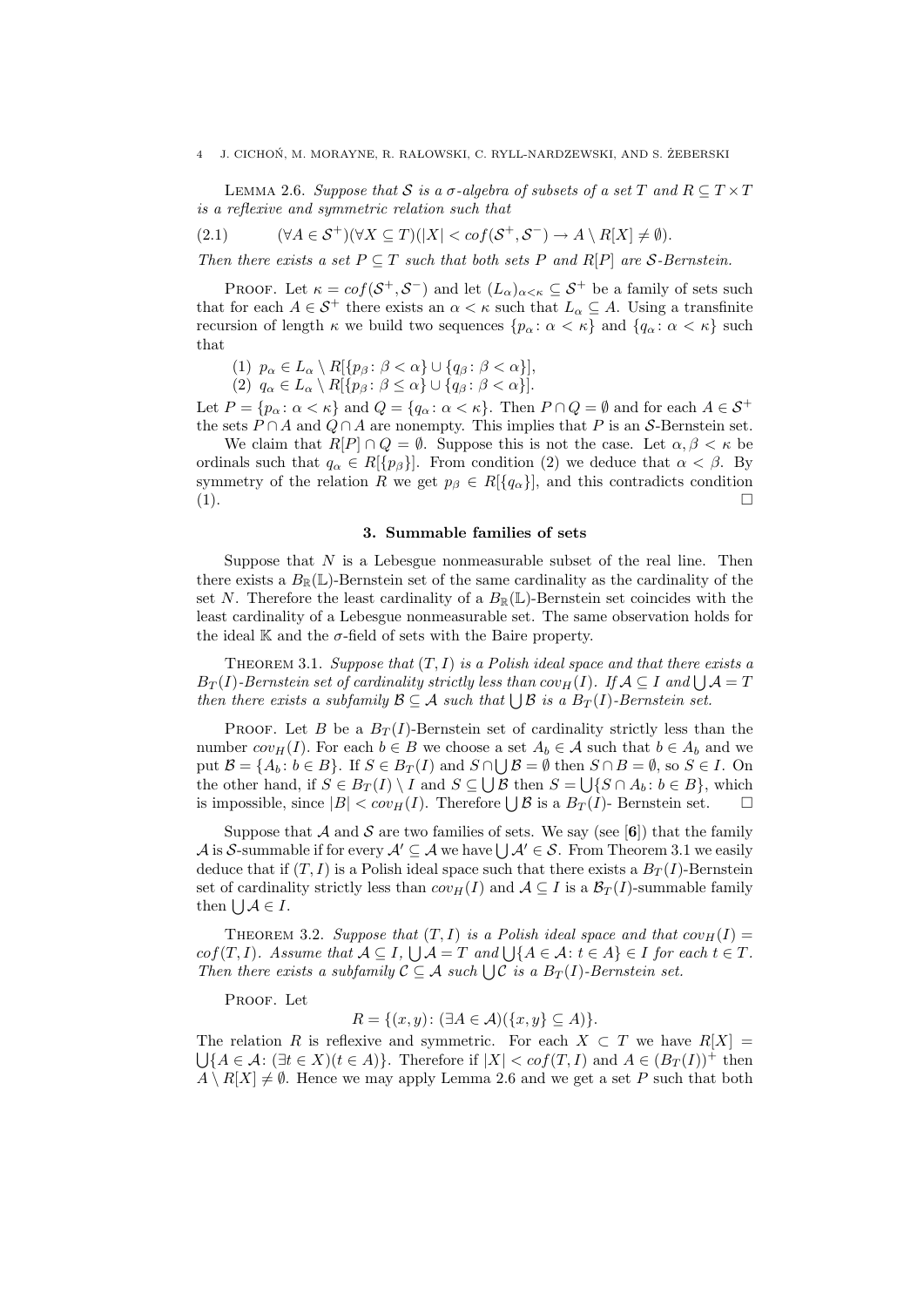sets P and R[P] are  $B_T(I)$ -Bernstein sets. For each  $p \in P$  we choose a set  $A_p \in \mathcal{A}$ such that  $p \in A_p$  and we put  $\mathcal{C} = \{A_p : p \in P\}$ . Lemma 2.5 implies that  $\bigcup \mathcal{C}$  is a  $B_T(I)$ -Bernstein set.

### 4. Families of countable sets

We say that a family of sets  $A$  is **point-countable** if for every x the set  ${A \in \mathcal{A} : x \in A}$  is countable.

THEOREM 4.1. Suppose that T is an uncountable Polish topological space,  $A \subseteq$  $[T]^{\leq \omega}$  is point-countable and  $\bigcup \mathcal{A} = T$ . Then there exists a subfamily  $\mathcal{B} \subseteq \mathcal{A}$  such  $\bigcup$  B is a Bernstein subset of T.

PROOF. Let  $\mathcal{A} \subseteq [T]^{\leq \omega}$  be point countable. We define

$$
R = \{(x, y) \colon (\exists A \in \mathcal{A}) (\{x, y\} \subseteq A)\}.
$$

Then the relation R is reflexive and symmetric. For every  $X \subseteq T$  such that  $|X|$  $|T| = 2^{\aleph_0}$  we have

$$
|R[X]| = |\bigcup_{t \in X} \{ A \in \mathcal{A} \colon t \in A \} | \le |X| \cdot \aleph_0 < 2^{\aleph_0},
$$

hence we can apply Lemma 2.6 to the ideal  $I = [T]^{\leq \omega}$ . We obtain a set P such that P and R[P] are Bernstein sets. For each  $p \in P$  we choose a set  $A_p \in \mathcal{A}$  such that  $p \in A_p$  and we put  $\mathcal{C} = \{A_p : p \in P\}$ . Then  $P \subseteq \bigcup \mathcal{C} \subseteq R[P]$ , so by Lemma 2.5, the set  $\bigcup \mathcal{C}$  is a Bernstein set, too.

For a subset X of a topological space  $T$  by  $X'$  we denote the set of accumulation points of X. Using transfinite induction on ordinal numbers we define  $X^{(\alpha+1)}$  =  $(X^{(\alpha)})'$  and  $X^{(\lambda)} = \bigcap \{X^{(\alpha)} : \alpha < \lambda\}$  for limit ordinals  $\lambda$ . If X is a closed subset of a Polish space then the sequence  $(X^{(\alpha)})$  is decreasing and there exists an  $\alpha < \omega_1$ such that  $X^{(\alpha)} = X^{(\alpha+1)}$ . The least such  $\alpha$  is called the **Cantor-Bendixson rank** of X. If  $X^{(\alpha)} = X^{(\alpha+1)}$  then  $X^{(\alpha)}$  is a closed set without isolated points. Therefore, if X is a countable compact subset of a Polish space and  $\alpha$  is its Cantor-Bendixson rank, then  $X^{(\alpha)} = \emptyset$ .

LEMMA 4.2. Suppose that  $(T, I)$  is a Polish ideal space and  $\mathcal{C} = \{C_i : j \in J\}$  is a  $B_T(I)$ -summable family. Let  $\mathcal{D} = \{D_j : j \in J\}$  be a family of subsets of T such that

$$
(\forall j \in J)((C_j)' \subseteq D_j \subseteq C_j \wedge |C_j \setminus D_j| \le 1).
$$

Then  $\bigcup \mathcal{C} \setminus \bigcup \mathcal{D} \in I$  and  $\mathcal{D}$  is a  $B_T(I)$ -summable family.

**PROOF.** Let  ${B_n : n \in \mathbb{N}}$  be an open base of the topological space T. For each  $n \in \mathbb{N}$  we put

$$
J_n = \{ j \in J : C_j \cap B_n = C_j \setminus D_j \}.
$$

Then  $\bigcup_{j\in J_n} C_j \cap B_n \in I$  since otherwise there would exist a set  $Z \subseteq J_n$  such that  $\bigcup_{j\in Z}C_j\cap B_n\notin B_T(I)$ . Hence  $\bigcup_{j\in J_n}C_j\setminus\bigcup_{j\in J_n}D_j\in I$ . Moreover  $J=\bigcup\{J_n\colon n\in J\}$ N}. Therefore

$$
\bigcup_{j\in J} C_j \setminus \bigcup_{j\in J} D_j \subseteq \bigcup_{n} \left( \bigcup_{j\in J_n} C_j \setminus \bigcup_{j\in J_n} D_j \right) \in I.
$$

The family  $\{D_i : j \in J\}$  is  $B_T(I)$ -summable because for each  $Z \subseteq J$  we have  $\bigcup_{j\in Z} C_j \setminus \bigcup_{j\in Z} D_j \in I.$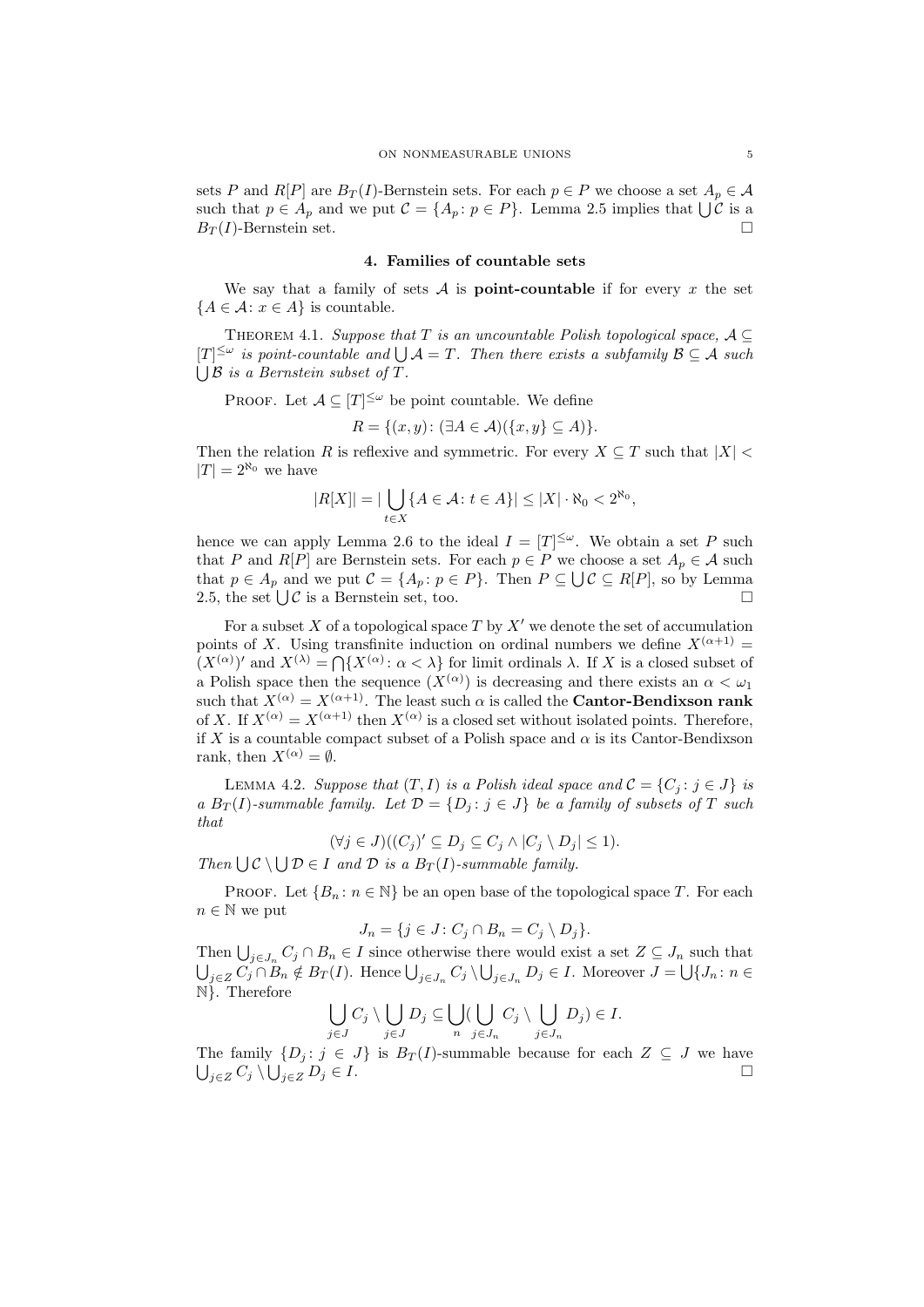LEMMA 4.3. Suppose that  $(T, I)$  is a Polish ideal space and that  $C = \{C_i : j \in I\}$ *J*} is a  $B_T(I)$ -summable family of closed sets. Then  $\bigcup \{C_j : j \in J\} \setminus \bigcup \{(C_j)^{'} : j \in J\}$  $J\} \in I$  and  $\{(C_j)': j \in J\}$  is a  $B_T(I)$ -summable family.

PROOF. Let us fix  $j \in J$ . The set  $C_j$  is closed, hence  $(C_j)' \subseteq C_j$ . The set  $C_j \setminus (C_j)'$  is countable. Let us fix an enumeration  $(p_{j,n})_{n \leq n_j}$  of  $C_j \setminus (C_j)'$  where  $n_j \leq \omega$ . Let  $C_{j,n} = C_j \setminus \{p_{j,k} : k < n \wedge k < n_j\}$ . For each  $n \in \omega$  we put  $\mathcal{C}_n = \{C_{j,n}: j \in J\}$ . Then  $(\bigcup \mathcal{C}_n)_{n \leq \omega}$  is a decreasing sequence of sets. Lemma 4.2 implies that  $\bigcup \mathcal{C}_n \setminus \bigcup \mathcal{C}_{n+1} \in I$  for each  $n < \omega$ . Therefore  $\bigcup \{C_j : j \in J\} \setminus I$  $\bigcup \{(C_j)^i : j \in J\} \in I$ . From this we obtain the summability of  $\{(C_j)^i : j \in J\}$ .

THEOREM 4.4. Let  $(T, I)$  be a Polish ideal space. Suppose that A is a  $B_T(I)$ summable family of closed countable subsets of T such that  $(\exists \alpha < \omega_1)(\forall A \in$  $\mathcal{A}(A^{(\alpha)} = \emptyset)$ . Then  $\bigcup \mathcal{A} \in I$ .

PROOF. Let  $C = \bigcup A$ . We put  $\mathcal{A}^{(\beta)} = \{A^{(\beta)} : A \in \mathcal{A}\}$  for  $\beta \leq \alpha$ . By induction on  $\beta \leq \alpha$ , using Lemma 4.3, we prove that  $C \setminus \bigcup_{\beta} A^{(\beta)} \in I$  and that  $A^{(\beta)}$  is a  $B_T(I)$ -summable family of sets. But  $\mathcal{A}^{(\alpha)} = \emptyset$ , hence  $C \in I$ .

COROLLARY 4.5. Let  $(T, I)$  be a Polish ideal space. Suppose that A is a  $B_T(I)$ -summable family of closed countable subsets of T. Moreover, suppose that  $cov_H(I) > \omega_1$ . Then  $\bigcup \mathcal{A} \in I$ .

PROOF. For each  $\alpha < \omega_1$  we put  $\mathcal{A}_{\alpha} = \{A \in \mathcal{A} : A^{(\alpha)} = \emptyset\}$ . Then  $\mathcal{A}_{\alpha}$  is a  $B_T(I)$ -summable family of sets and, thus, Theorem 4.4 implies that  $\bigcup A_\alpha \in I$  for each  $\alpha < \omega_1$ . Since  $\bigcup \mathcal{A} = \bigcup_{\alpha < \omega_1} \bigcup \mathcal{A}_\alpha$ ,  $\bigcup \mathcal{A} \in B_T(I)$  and  $cov_H(I) > \omega_1$ , we deduce that  $\bigcup \mathcal{A} \in I$ .  $A \in I$ .

## 5. Translations of Cantor set

If A and B are subsets of a group  $(G, +)$ , then by  $A + B$  we denote the algebraic sum  $\{a + b : a \in A \land b \in B\}$ . The standard ternary Cantor subset of the interval  $[0, 1]$  is the set

$$
\mathbf{C} = \{\sum_{i\in\mathbb{N}}\frac{a_i}{3^i}\colon a\in\{0,2\}^\mathbb{N}\}.
$$

It is well known that  $C + C = [0, 2]$ . G. Gruenhage showed that for each  $X \subseteq \mathbb{R}$ , if  $|X| < 2^{\aleph_0}$ , then  $\mathbf{C} + X \neq \mathbb{R}$ . A generalization of this result was proved in [8]. An easy modification of the proof from [8] shows, that if  $X \subseteq \mathbb{R}$ ,  $|X| < 2^{\aleph_0}$  and  $A \subseteq \mathbb{R}$ is a set of positive Lebesgue measure, then  $A \setminus (\mathbf{C} + X) \neq \emptyset$ .

DEFINITION 5.1. Let S be a field of subsets of a group  $(G, +)$ . We say that a set  $B \subset G$  is a Gruenhage set for S if  $B \in S^-$  and

$$
(\forall A \in \mathcal{S}^+)(\forall X \subset G)(|X| < |G| \to A \setminus (B + X) \neq \emptyset).
$$

If I is an ideal of subsets of a group  $(G, +)$ , then we say that I is **invariant** if for each  $A \in I$  and  $x \in G$  the set  $A + x$  also belongs to I. For a set  $A \subseteq G$  we put  $-A = \{-a : a \in A\}.$ 

THEOREM 5.2. Suppose that  $I$  is an invariant ideal with a Borel base of subsets of an abelian Polish group  $(G, +)$ . Let  $C \subseteq G$  be such that  $C \cup -C$  is a Gruenhage set for  $B_G(I)$ . Then there exists a set  $P \subseteq G$  such that the algebraic sum  $C + P$  is a  $B_G(I)$ -Bernstein set.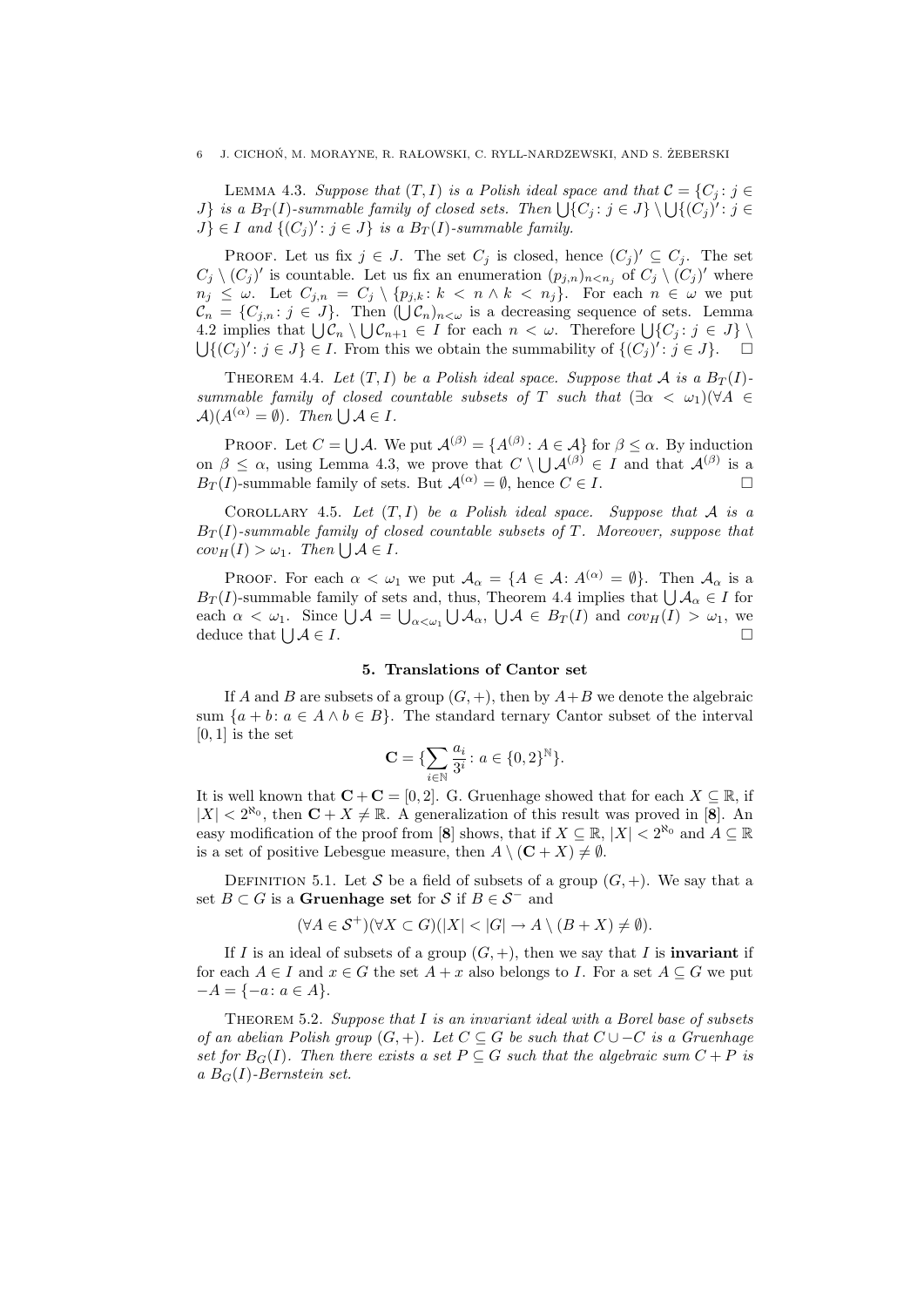**PROOF.** Since  $I$  is an invariant ideal, we may assume that the neutral element of the group  $(G, +)$  belongs to the set C. Let

$$
R = \{(x, y) \in G^2 \colon y \in C + x \lor x \in C + y\}.
$$

Then  $R[x] = (C \cup (-C)) + x$  and R is reflexive and symmetric, so the condition  $(2.1)$  of the Lemma 2.6 holds. Therefore there exists a set P such that P and  $R[P]$ are  $B_G(I)$ -Bernstein sets. Note that  $P \subseteq P + C \subseteq R[P]$ , so by Lemma 2.5, the set  $C + P$  is also a  $B_G(I)$ -Bernstein set.

For  $a \in \{0, 1, 2\}^{\mathbb{N}}$ , we put

$$
s(a) = \sum_{n \in \mathbb{N}} \frac{a_n}{3^n}.
$$

Let  $\Gamma$  be the set of all those  $s(a)$  where  $a \in \{0,1,2\}^{\mathbb{N}}$  and a has only zeros from some point on. Of course,  $\Gamma$  is a countable dense subset of  $[0, 1)$ .

Let us consider the group  $S = ([0,1), \oplus)$ , where  $\oplus$  stands for the addition modulo 1. For each  $x \in [0, 1)$  we fix a sequence  $a^x \in \{0, 1, 2\}^{\mathbb{N}}$  such that  $x = s(a^x)$ .

DEFINITION 5.3. Let  $\sigma, \eta \in \{0, 1, 2\}^2$ . For each  $x \in [0, 1)$  we define

$$
T_{\sigma,\eta}(x) = s(b),
$$

where

$$
(b_{2k-1}, b_{2k}) = \begin{cases} \sigma & \text{if } (a_{2k-1}^x, a_{2k}^x) = \eta, \\ \eta & \text{if } (a_{2k-1}^x, a_{2k}^x) = \sigma, \\ (a_{2k-1}^x, a_{2k}^x) & \text{otherwise.} \end{cases}
$$

For  $\sigma \in \{0,1,2\}^2$ ,  $\sigma_1$  denotes the first element of  $\sigma$  and  $\sigma_2$  denotes the second element of  $\sigma$ , i.e.  $\sigma = (\sigma_1, \sigma_2)$ . The first three lemmas have standard and immediate proofs. We omit these proofs.

LEMMA 5.4. Suppose that A is a Lebesque measurable subset of [0, 1) and  $\sigma, \eta \in$  ${0, 1, 2}^2$ . Then  $\lambda(T_{\sigma, \eta}(A)) = \lambda(A)$ .

LEMMA 5.5. Suppose that  $E \subseteq [0, 1)$ , D is a dense subset of  $[0, 1)$  and  $E \oplus D \subseteq$ E. Then  $\lambda(E) = 0$  or  $\lambda^*(E) = 1$ .

DEFINITION 5.6. Let U be an ultrafilter of subsets of N and let  $\sigma \in \{0, 1, 2\}^2$ . Then

$$
A_{\sigma}^{U} = \{s(a) : a \in \{0, 1, 2\}^{\mathbb{N}} \wedge \{k \in \mathbb{N} : a_{2k-1} = \sigma_1 \wedge a_{2k} = \sigma_2\} \in U\}.
$$

LEMMA 5.7. Suppose that U is a non-principal ultrafilter of subsets of  $\mathbb N$  and that  $\sigma \in \{0,1,2\}^2$ . Then  $\Gamma \oplus A_{\sigma}^U \subseteq A_{\sigma}^U$ .

LEMMA 5.8. Let U be a non-principal ultrafilter of subsets of N and let  $\sigma \in$  ${0,1,2}^2$ . Then the set  $A^U_\sigma$  is nonmeasurable and  $\lambda^*(A^U_\sigma) = 1$ .

PROOF. The maximality of the filter  $U$  implies that

$$
[0,1) = \bigcup \{ A_{\sigma}^{U} \colon \sigma \in \{0,1,2\}^2 \}.
$$

Moreover, if  $\sigma, \eta \in \{0, 1, 2\}^2$  and  $\sigma \neq \eta$ , then  $A^U_{\sigma} \cap A^U_{\eta} \subseteq \Gamma$  (where the only case when  $A^U_\sigma \cap A^U_\eta \neq \emptyset$  is  $\sigma = (0,0)$  and  $\eta = (2,2)$  or conversely) and  $|T_{\sigma,\eta}(A^U_\sigma)| \Delta$  $A_{\eta}^{U} \leq \aleph_0$  (where  $T_{\sigma,\eta}(A_{\sigma}^{U}) \neq A_{\eta}^{U}$  may happen only when  $\sigma = (0,0)$  or  $\sigma = (2,2)$ ). Therefore if there exists  $\sigma$  such that  $A^U_{\sigma}$  is measurable, then, by Lemma 5.4, for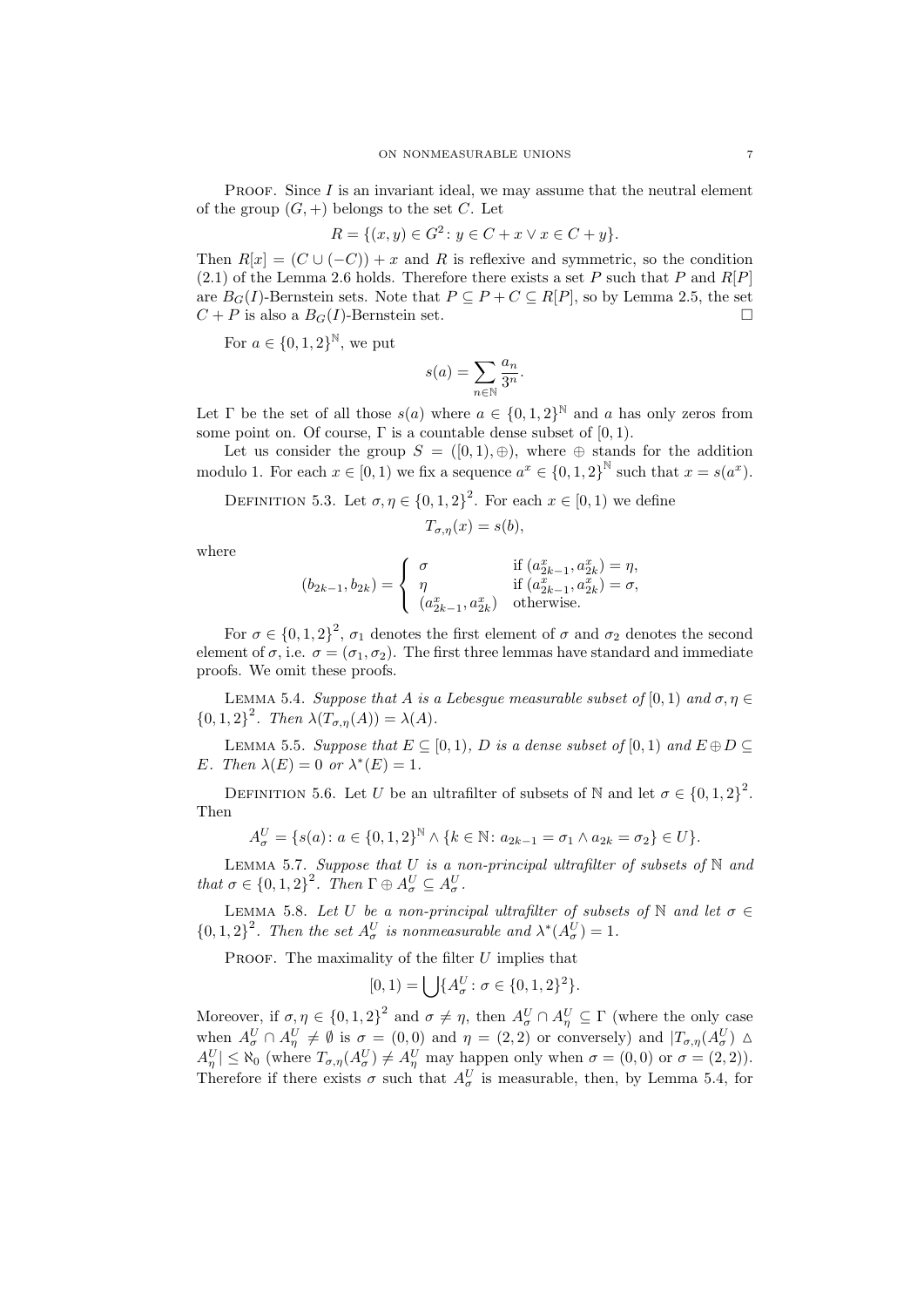each  $\eta \in \{0,1,2\}^2$  the set  $A_{\eta}^U$  is measurable. But this, by Lemmas 5.5 and 5.7, implies that  $\lambda(A_{\eta}^{U}) = 0$  for each  $\eta \in \{0, 1, 2\}^2$ , which is impossible.

Note that in the group  $S$  the role of the standard ternary Cantor set  $C$  is played by the set  $\mathbb{C} = \mathbb{C} \setminus \{1\}$ . The inspiration for our proof of the next theorem was Sierpiński's classical result about nonmeasurability of ultrafilters (see [16]).

THEOREM 5.9. There exists a set  $A \subseteq \mathbb{C}$  such that  $A \oplus \mathbb{C}$  is a Lebesgue nonmeasurable subset of  $[0, 1)$ .

PROOF. Let us recall that  $\mathbb{C} = \{s(a): a \in \{0,2\}^{\mathbb{N}}\} \setminus \{1\}$ . Let us fix a nonprincipal ultrafilter U of subsets of the set N. Let  $A = A_{(0,0)}^U \cap \mathbb{C}$ . Let  $D_1 = A_{(0,0)}^U$ and

$$
D_7 = \bigcup \{ A^U_\sigma : \sigma \in \{ (0,0), (0,1), (0,2), (1,0), (2,0), (2,1), (2,2) \} \}.
$$

We claim that  $D_1 \subseteq A \oplus \mathbb{C} \subseteq D_7$ .

First we shall prove the inclusion  $D_1 \subseteq A \oplus \mathbb{C}$ . Thus suppose that  $x \in D_1$ . Let  $a \in \{0,1,2\}^{\mathbb{N}}$  be a sequence such that  $s(a) = x$  and  $I = \{k \in \mathbb{N} : a_{2k-1} = a_{2k} = a_{2k}\}$  $0\} \in U$ . Since  $\mathbb{C} \oplus \mathbb{C} = [0,1)$  there are  $b, c \in \{0,2\}^{\mathbb{N}}$  such that  $x = s(b) \oplus s(c)$ . As for  $i \in I$  we have  $a_{2i-1} = 0 \wedge a_{2i} = 0$ , it is easy to check that for  $i \in I$  we are in one of the following five situations:

- (1)  $(b_{2i-1}, b_{2i}) = (2, 2)$  and  $(c_{2i-1}, c_{2i}) = (0, 0),$
- (2)  $(b_{2i-1}, b_{2i}) = (2, 0)$  and  $(c_{2i-1}, c_{2i}) = (0, 2)$ ,
- (3)  $(b_{2i-1}, b_{2i}) = (0, 2)$  and  $(c_{2i-1}, c_{2i}) = (2, 0)$ ,
- (4)  $(b_{2i-1}, b_{2i}) = (0, 0)$  and  $(c_{2i-1}, c_{2i}) = (2, 2)$ ,
- (5)  $(b_{2i-1}, b_{2i}) = (0, 0)$  and  $(c_{2i-1}, c_{2i}) = (0, 0)$ .

We define now two sequences  $d, e \in \{0, 2\}^{\mathbb{N}}$ . If  $i \in \mathbb{N} \setminus I$ , then we put  $d_{2i-1} =$  $b_{2i-1}, d_{2i} = b_{2i}, e_{2i-1} = c_{2i-1}$  and  $e_{2i} = c_{2i}$ . Suppose now that  $i \in I$ . If (4) or (5) holds then we also put  $d_{2i-1} = b_{2i-1}$ ,  $d_{2i} = b_{2i}$ ,  $e_{2i-1} = c_{2i-1}$  and  $e_{2i} = c_{2i}$ . If (1) or (2) or (3) holds then we put  $d_{2i-1} = 0$ ,  $d_{2i} = 0$ ,  $e_{2i-1} = 2$  and  $e_{2i} = 2$ . Then  $x = s(a) = s(d) + s(e)$  and  $s(d) \in A$ ,  $s(e) \in \mathbb{C}$  and the first inclusion is proved.

We shall show now that  $A \oplus \mathbb{C} \subseteq D_7$ . Let  $u \in A$ ,  $v \in \mathbb{C}$  and let  $a \in \{0,1,2\}^{\mathbb{N}}$ be a sequence such that  $s(a) = u \oplus v$ . Since  $\Gamma \subseteq D_7$ , we may assume that  $s(a) \notin \Gamma$ . Let  $b \in \{0,1,2\}^{\mathbb{N}}$  and  $c \in \{0,2\}^{\mathbb{N}}$  be such sequences that  $I = \{i \in \mathbb{N} : b_{2i-1} =$  $0 \wedge b_{2i} = 0$   $\in U$ ,  $u = s(b)$  and  $v = s(c)$ . We shall check all possible configurations of pairs  $(a_{2i-1}, a_{2i})$  for  $i \in I$ .

- (1) if  $(c_{2i-1}, c_{2i}) = (0, 0)$ , then  $(a_{2i-1}, a_{2i}) \in \{(0, 0), (0, 1)\},$
- (2) if  $(c_{2i-1}, c_{2i}) = (2, 2)$ , then  $(a_{2i-1}, a_{2i}) \in \{(2, 2), (0, 0)\},$
- (3) if  $(c_{2i-1}, c_{2i}) = (2, 0)$ , then  $(a_{2i-1}, a_{2i}) \in \{(2, 0), (2, 1)\},$
- (4) if  $(c_{2i-1}, c_{2i}) = (0, 2)$ , then  $(a_{2i-1}, a_{2i}) \in \{(0, 2), (1, 0)\}.$

Hence  $(a_{2i-1}, a_{2i}) \in \{(0, 0), (0, 1), (0, 2), (1, 0), (2, 0), (2, 1), (2, 2)\}$  for each  $i \in I$ and, therefore, the inclusions  $D_1 \subseteq A \oplus \mathbb{C} \subseteq D_7$  are proved.

From Lemmas 5.5, 5.7 and 5.8 we get  $\lambda^*(D_1) = \lambda^*(D_7) = 1$ . The same lemma implies that  $\lambda^*(D_1^c) = \lambda^*(D_7^c) = 1$ , therefore  $\lambda_*(D_1) = \lambda_*(D_7) = 0$ . Hence, from the inclusions  $D_1 \subseteq A \oplus \mathbb{C} \subseteq D_7$  we have just proved, we infer that  $\lambda^*(A \oplus \mathbb{C}) = 1$ and  $\lambda_*(A \oplus \mathbb{C}) = 0.$ 

COROLLARY 5.10. Let  $C$  denote the standard ternary Cantor subset of  $[0, 1]$ . Then there exists a set  $A \subseteq \mathbf{C}$  such that  $A + \mathbf{C}$  is a nonmeasurable subset of the real line.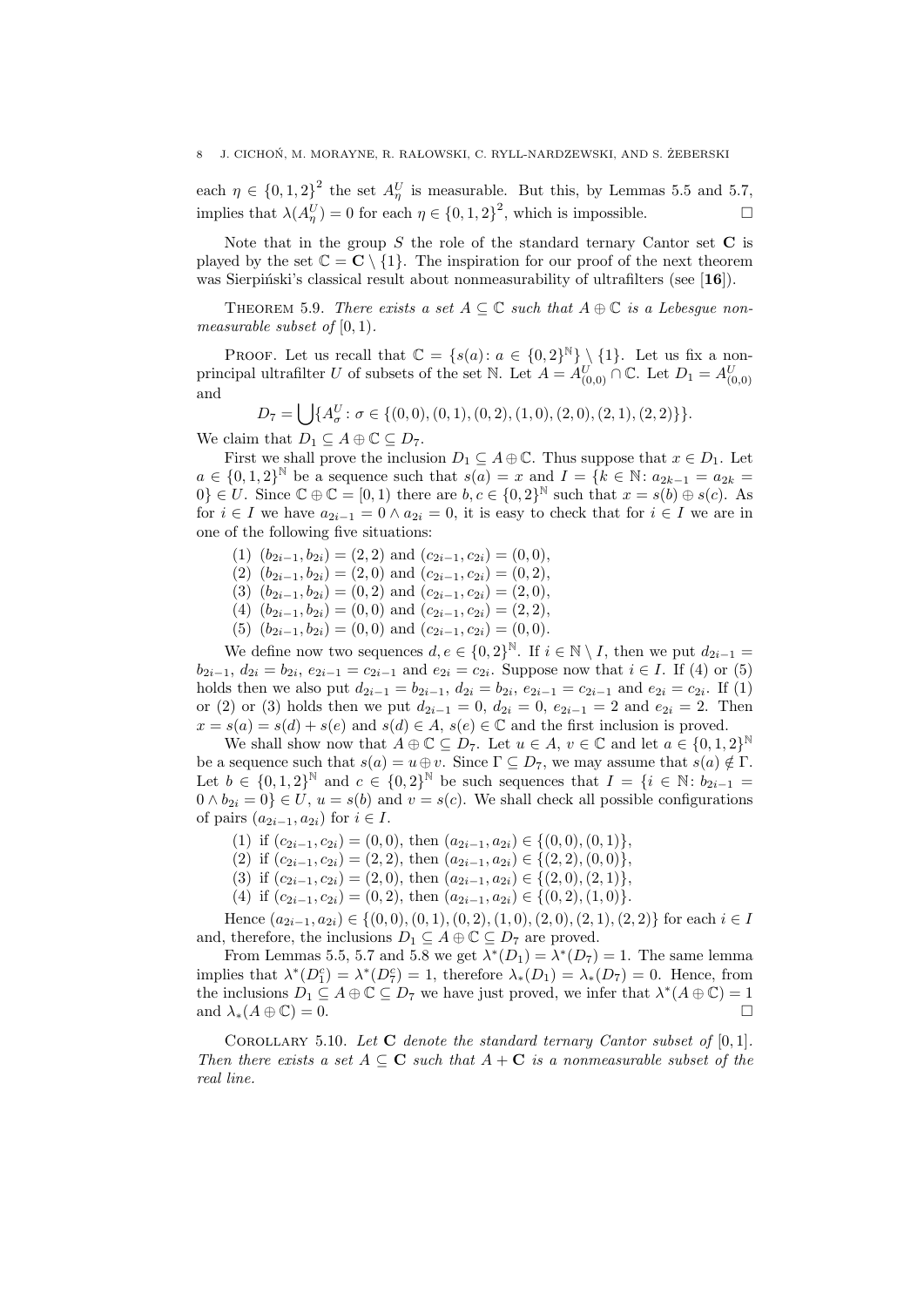PROOF. The only difference between this corollary and Theorem 5.9 is that in Theorem 5.9 we considered subsets of  $([0, 1), \oplus)$  instead of those of the real line. Note that

$$
A \oplus \mathbb{C} = ((A + \mathbf{C}) \cap [0, 1)) \cup ((A + \mathbf{C}) \cap [1, 2) + \{-1\})
$$

hence measurability of  $A + \mathbf{C}$  implies measurability of  $A \oplus \mathbb{C}$ .

Remark 5.11. A similar result may be proved for the Baire property. Namely, for the same set A which we constructed in the proof of Theorem 5.9 one can prove that  $A + C$  does not have the Baire property.

**Conjecture.** Suppose that P is a closed subset of the real line R such that  $\lambda(P) = 0$ and  $\lambda(P + P) > 0$ . Then there exists a set  $A \subseteq P$  such that  $A + P$  is a Lebesgue nonmeasurable set.

Theorem 3.1 implies that this conjecture is consistent with ZFC. It is, of course, quite easy to formulate far-reaching generalizations of this conjecture.

### 6. The ideal of meager sets

Let us recall that an ideal  $I$  of subsets of a set  $X$  is a c.c.c. ideal if for every family  $A \subseteq P(X) \setminus I$  such that  $(\forall A, B \in A)(A = B \vee A \cap B \in I)$  we have  $|A| \leq \aleph_0$ . We also say that an ideal I is  $\mu$ -additive if  $add(I) \geq \mu$ .

DEFINITION 6.1. Let  $\kappa$ ,  $\lambda$ ,  $\mu$ ,  $\nu$  be cardinal numbers. The relation  $(\kappa : \lambda, \mu) \rightarrow$  $\nu$  holds if for every family  $\mathcal R$  of  $\mu$ -additive ideals on  $\kappa$  such that  $|\mathcal R| = \lambda$  there exists a family  $\{X_{\alpha}\}_{{\alpha}<\nu}$  such that

(1)  $(\forall \alpha < \nu)(X_{\alpha} \in P(\kappa) \setminus \bigcup \mathcal{R}),$ 

(2)  $(\forall \alpha < \beta < \nu)(X_{\alpha} \cap X_{\beta} \in \bigcap \mathcal{R}).$ 

THEOREM 6.2 (Alaoglu, Erdös).  $(\forall \kappa)$  ( $((\kappa: \omega, \omega_1) \rightarrow \omega_1) \leftrightarrow ((\kappa: 1, \omega_1) \rightarrow \omega_1)$ ).

We will need the following version of Theorem 6.2, which follows easily from the proof of Theorem 6.2 from [17]:

LEMMA 6.3. Assume that  $\{I_n\}_{n\in\omega}$  is a family of  $\sigma$ -additive ideals on  $\kappa$  which are not c.c.c. Then there exists a family  $\{X_{\alpha}\}_{{\alpha<\omega_1}}\subseteq P(\kappa)$  such that

(1)  $(\forall \alpha < \omega_1)(\forall n \in \omega)(X_\alpha \notin I_n)$ 

(2)  $(\forall \alpha, \beta < \omega_1)(\alpha \neq \beta \rightarrow X_\alpha \cap X_\beta = \emptyset).$ 

Let T be an uncountable Polish topological space. In this section the ideal  $\mathbb{K}_T$ is denoted by K. The family of all open subsets of T is denoted by  $\mathcal{O}_T$ . For two subsets  $A, B \subseteq T$  we write  $A \subseteq^* B$  if  $A \setminus B \in \mathcal{K}$  and  $A =^* B$  if  $A \subseteq^* B$  and  $B \subseteq^* A$ .

DEFINITION 6.4. Let  $N \subseteq X \subseteq T$ . We say that the set N is **completely** non-Baire in  $X$  if

 $(\forall A \in B_T) (A \cap X \notin \mathcal{K} \to (A \cap N \notin \mathcal{K} \land A \cap (X \setminus N) \notin \mathcal{K})).$ 

Notice, that a set N is completely non-Baire in X if for every open base  $S$  of the topological space  $T$  we have

 $(\forall U \in \mathcal{S})(U \cap X \notin \mathcal{K} \to (U \cap N \notin \mathcal{K} \wedge U \cap (X \setminus N) \notin \mathcal{K})).$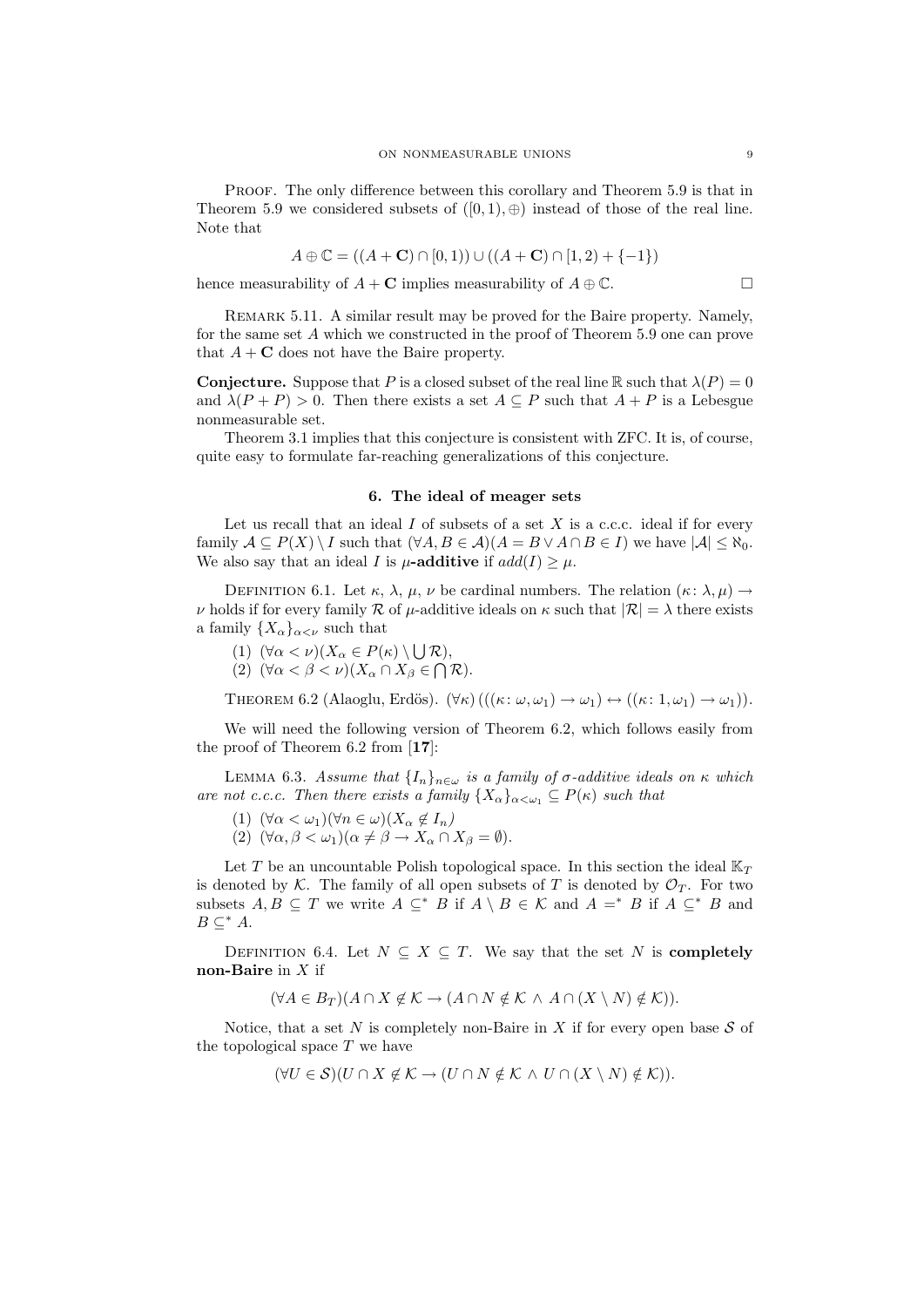#### 10 J. CICHOŃ, M. MORAYNE, R. RAŁOWSKI, C. RYLL-NARDZEWSKI, AND S. ŻEBERSKI

LEMMA 6.5. Suppose that for every family  $\mathcal{Q} \subseteq \mathcal{K}$  of pairwise disjoint sets such that  $\bigcup Q \notin \mathcal{K}$  there exists a subfamily  $\mathcal{Q}' \subseteq \mathcal{Q}$  such that  $\bigcup \mathcal{Q}' \notin \mathcal{K}$  and

$$
(\forall U \in \mathcal{O}_T)(U \cap \bigcup \mathcal{Q} \notin \mathcal{K} \to U \cap \bigcup \mathcal{Q} \not\subseteq^* \bigcup \mathcal{Q}').
$$

Then for every family  $P \subseteq K$  of pairwise disjoint sets such that  $\bigcup P \notin K$  there exists a subfamily  $\mathcal{P}' \subseteq \mathcal{P}$  such that the union  $\bigcup \mathcal{P}'$  is completely non-Baire in  $\bigcup \mathcal{P}.$ 

PROOF. Let  $\mathcal{P} = \{P_{\alpha}\}_{{\alpha} \leq \kappa} \subseteq \mathcal{K}$  be a family of pairwise disjoint sets such that  $\bigcup_{\alpha<\kappa}P_{\alpha}\notin\mathcal{K}$ . Let C be a minimal open set with respect to the relation  $\subseteq^*$  such that  $\bigcup_{\alpha<\kappa}P_{\alpha}\subseteq^* C$ . For each nonempty open set  $U\subseteq C$  we put

$$
I_U = \{ X \subseteq \kappa \colon \bigcup_{\alpha \in X} P_\alpha \cap U \in \mathcal{K} \}.
$$

Then  $I_U$  is a proper  $\sigma$ -ideal. Notice that if  $\emptyset \neq V \subseteq U \subseteq C$  are open sets and the ideal  $I_U$  satisfies c.c.c then the ideal  $I_V$  is a c.c.c. ideal, too. Moreover, if  $\{U_n: n \in \omega\}$  is a family of open nonempty subsets of C and for each  $n \in \omega$  the ideal  $I_{U_n}$  is a c.c.c. ideal, then  $I_{\bigcup_n U_n}$  is a c.c.c. ideal, too.

Let  $S$  be a maximal family of pairwise disjoint nonempty open subsets of  $C$ such that  $I_U$  is a c.c.c ideal for each  $U \in \mathcal{S}$ . Let  $A = \bigcup \mathcal{S}$  and let B be an open set such that  $A \cup B =^* C$  and  $A \cap B = \emptyset$ . Then  $I_A$  is a c.c.c. ideal and  $I_U$  is not a c.c.c ideal for each nonempty open set  $U \subseteq B$ .

Suppose that  $B \neq \emptyset$ . Let  $\{U_n\}_{n \in \omega}$  be a countable base of open subsets of B. We put  $I_n = I_{U_n}$ . By assumption,  $I_n$  is not a c.c.c. ideal. By Lemma 6.3 we get a disjoint family  $\{X_\beta\}_{\beta<\omega_1}$  of subsets of  $\kappa$  such that for every  $\beta<\omega_1$  the set  $(\bigcup_{\alpha \in X_{\beta}} P_{\alpha}) \cap B$  is completely non-Baire in  $(\bigcup_{\alpha < \kappa} P_{\alpha}) \cap B$ . Since  $I_A$  is a c.c.c. ideal, we can find  $\beta_0 < \beta_1 < \omega_1$  such that  $(\bigcup_{\alpha \in X_{\beta_0}} P_{\alpha}) \cap A \in \mathcal{K}$  and  $(\bigcup_{\alpha \in X_{\beta_1}} P_{\alpha}) \cap A \in \mathcal{K}$ .

If  $B = \emptyset$  then we put  $X_{\beta_0} = X_{\beta_1} = \emptyset$ .

Notice that if  $A = \emptyset$  then the set  $\bigcup \{P_{\alpha} : \alpha \in X_{\beta_0}\}\$  is a completely non-Baire in  $\bigcup_{\alpha<\kappa} P_{\alpha}$ . Hence we may assume that  $A\neq\emptyset$ .

We define now by transfinite recursion on ordinal number  $\xi$  some sequence  $(Y_{\xi})_{\xi}$ of pairwise disjoint subsets of  $\kappa$ . Suppose we have already defined sets  $(Y_{\zeta})_{\zeta < \xi}$ . Let us put  $T_{\xi} = \kappa \setminus (X_{\beta_0} \cup X_{\beta_1} \cup \bigcup_{\zeta < \xi} Y_{\zeta})$ . If  $(\bigcup_{\alpha \in T_{\xi}} P_{\alpha}) \cap A \in \mathcal{K}$  then we terminate our construction. If  $(\bigcup_{\alpha \in T_{\xi}} P_{\alpha}) \cap A \notin \mathcal{K}$  then we choose a set  $Y_{\xi}$  with the following three properties:

- (1)  $Y_{\xi} \subseteq T_{\xi}$ ,
- (2)  $\bigcup_{\alpha \in Y_{\xi}} P_{\alpha} \cap A \notin \mathcal{K}$ ,
- (3)  $(\forall U \in \mathcal{O}_T)(U \cap \bigcup_{\alpha \in T_{\xi}} P_{\alpha} \cap A \notin \mathcal{K} \to U \cap \bigcup_{\alpha \in T_{\xi}} P_{\alpha} \cap A \nsubseteq^* \bigcup_{\alpha \in Y_{\xi}} P_{\alpha}).$

Since  $I_A$  is a c.c.c. ideal, our construction must break after some  $\lambda < \omega_1$  steps. For each nonempty open subset  $U$  of  $A$  we define

$$
G_U = \{ \xi < \lambda \colon \left( \bigcup_{\alpha \in Y_{\xi}} P_{\alpha} \right) \cap U \notin \mathcal{K} \}.
$$

Notice that if  $\emptyset \neq U \subseteq A$  then  $U \cap \bigcup_{\alpha < \lambda} \bigcup_{\alpha \in Y_{\xi}} P_{\alpha} \notin \mathcal{K}$ , so  $G_U \neq \emptyset$ . We claim that  $G_U$  is infinite. Suppose otherwise and let  $G_U = {\alpha_0, \ldots, \alpha_n}, \alpha_0 < \alpha_1 < \ldots < \alpha_n$ . Then

$$
U\cap\bigcup\mathcal{P}={^*}\,U\cap\bigcup_{\xi\leq\alpha_n}\bigcup_{\alpha\in Y_{\xi}}P_{\alpha},
$$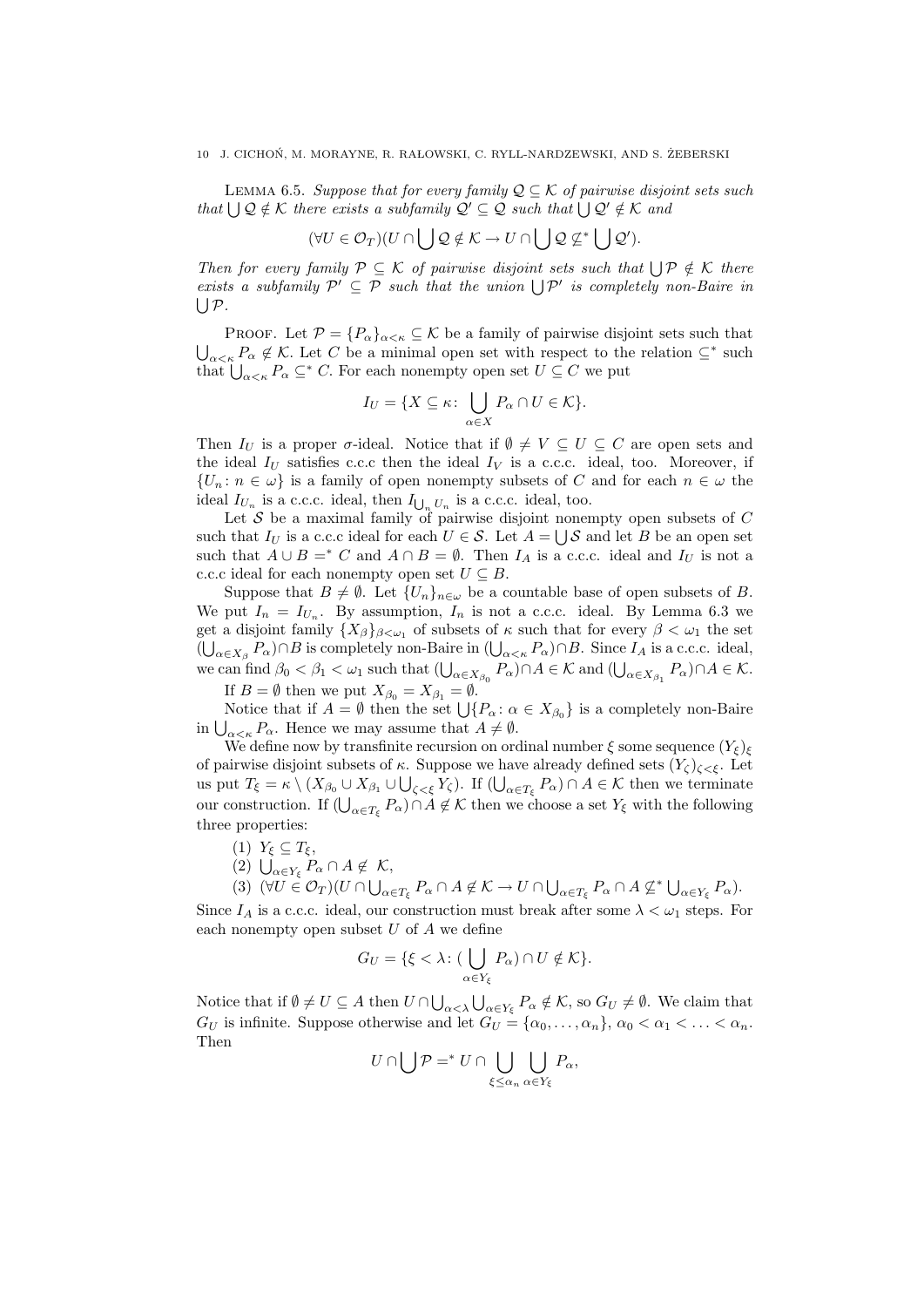whence

$$
U \cap (\bigcup \mathcal{P} \setminus \bigcup_{\xi < \alpha_n} \bigcup_{\alpha \in Y_{\xi}} P_{\alpha}) \subseteq^* \bigcup_{\alpha \in Y_{\alpha_n}} P_{\alpha},
$$

and thus

$$
U \cap \bigcup_{\alpha \in T_{\alpha_n}} P_\alpha \subseteq^* \bigcup_{\alpha \in Y_{\alpha_n}} P_\alpha,
$$

which contradicts the choice of  $Y_{\alpha_n}$ .

Let us fix  $\{V_n\}_{n\in\omega}$  a countable base of open subsets of A. Then for every  $n\in\omega$ the set  $G_{V_n}$  is infinite. So we can find an injection  $\varphi: \omega \to \lambda$  such that

$$
(\forall n \in \omega)(\bigcup \{P_{\alpha} \colon \alpha \in Y_{\varphi(2n)}\} \cap V_n \notin \mathcal{K} \land \bigcup \{P_{\alpha} \colon \alpha \in Y_{\varphi(2n+1)}\} \cap V_n \notin \mathcal{K}).
$$

Let  $X = X_{\beta_0} \cup \bigcup \{ Y_{\varphi(2n)} : n \in \omega \}.$  Then the set  $\bigcup_{\alpha \in X} P_{\alpha}$  is completely non-Baire in  $\bigcup_{\alpha<\kappa}P_{\alpha}$ .  $\alpha < \kappa P_{\alpha}$ .

The Cohen Boolean algebra is the complete Boolean algebra  $B_{\mathbb{R}}/\mathcal{K}_{\mathbb{R}}$ .

LEMMA 6.6. Assume that there exists a pairwise disjoint family  $\{P_\alpha\}_{\alpha<\kappa}\subseteq\mathcal{K}$ such that  $\bigcup_{\alpha<\kappa}P_\alpha\notin\mathcal{K}$  and such that for every set  $X\subseteq\kappa$  either  $\bigcup_{\alpha\in X}P_\alpha\in\mathcal{K}$ or there exists an open set U such that  $U \cap \bigcup_{\alpha<\kappa} P_\alpha \notin \mathcal{K}$  and  $U \cap \overline{\bigcup_{\alpha<\kappa} P_\alpha} \subseteq^*$  $\bigcup_{\alpha\in X}P_\alpha$ . Let  $I=\{X\subseteq \kappa\colon \bigcup_{\alpha\in X}P_\alpha\in\mathcal{K}\}$ . Then the Boolean algebra  $P(\kappa)/I$  is isomorphic to the Cohen algebra.

PROOF. Let C be an open set, minimal with respect to the relation  $\subseteq^*$ , such that  $\bigcup_{\alpha<\kappa}P_{\alpha}\subseteq^* C$ . Let  $\{U_n\}_{n\in\omega}$  be a base of open subsets of C and let us put

$$
\mathcal{B}_n = \{ [X] \in P(\kappa)/I : U_n \cap \bigcup_{\alpha < \kappa} P_\alpha \subseteq^* \bigcup_{\alpha \in X} P_\alpha \}.
$$

Then  $P(\kappa)/I \setminus \{0\} = \bigcup_n \mathcal{B}_n$ . Hence  $P(\kappa)/I$  is a c.c.c. Boolean algebra. Therefore for each  $n \in \omega$  there exists a family  $\{X_k^n : k \in \omega\}$  such that

$$
\prod \mathcal{B}_n = \prod \{ [X_k^n] \colon k \in \omega \} = [\bigcap \{ X_k^n \colon k \in \omega \}].
$$

Let  $Y_n = \bigcap_k X_k^n$ . Since K is a  $\sigma$ -ideal we have  $[Y_n] \in \mathcal{B}_n$ . Thus  $\{[Y_n] : n \in \omega\}$  is a countable dense subset of the algebra  $P(\kappa)/I$ .

Finally let us observe that the Boolean algebra  $P(\kappa)/I$  has no atom. Namely, assume that  $[X]$  is an atom. Then for every  $Y \subseteq X$  either  $[Y]$  is zero or  $[Y] = [X]$ . Since K is  $\sigma$ -additive we would obtain a  $\sigma$ -complete ultrafilter on |X|. But  $|X| \leq 2^{\omega}$ , which is impossible.  $\Box$ 

We will need the following theorem from [12]:

THEOREM 6.7 (Gitik, Shelah). If I is a  $\sigma$ -ideal on  $\kappa$ , then  $P(\kappa)/I$  is not isomorphic to the Cohen algebra.

THEOREM 6.8. Let  $P$  be a pairwise disjoint family of meager sets such that  $\bigcup \mathcal{P} \notin \mathcal{K}$ . Then there exists a subfamily  $\mathcal{P}' \subseteq \mathcal{P}$  such that  $\bigcup \mathcal{P}'$  is completely non-Baire in  $\bigcup \mathcal{P}$ .

Proof. If the hypothesis of Lemma 6.5 is satisfied, then its conclusion gives us the conclusion of Theorem. If the hypothesis of Lemma 6.5 is not satisfied, then by Lemma 6.6, we find a  $\sigma$ -ideal I on the cardinal number  $|\mathcal{P}|$  such that  $P(|\mathcal{P}|)/I$ is isomorphic to the Cohen algebra, which contradicts Theorem 6.7.  $\Box$